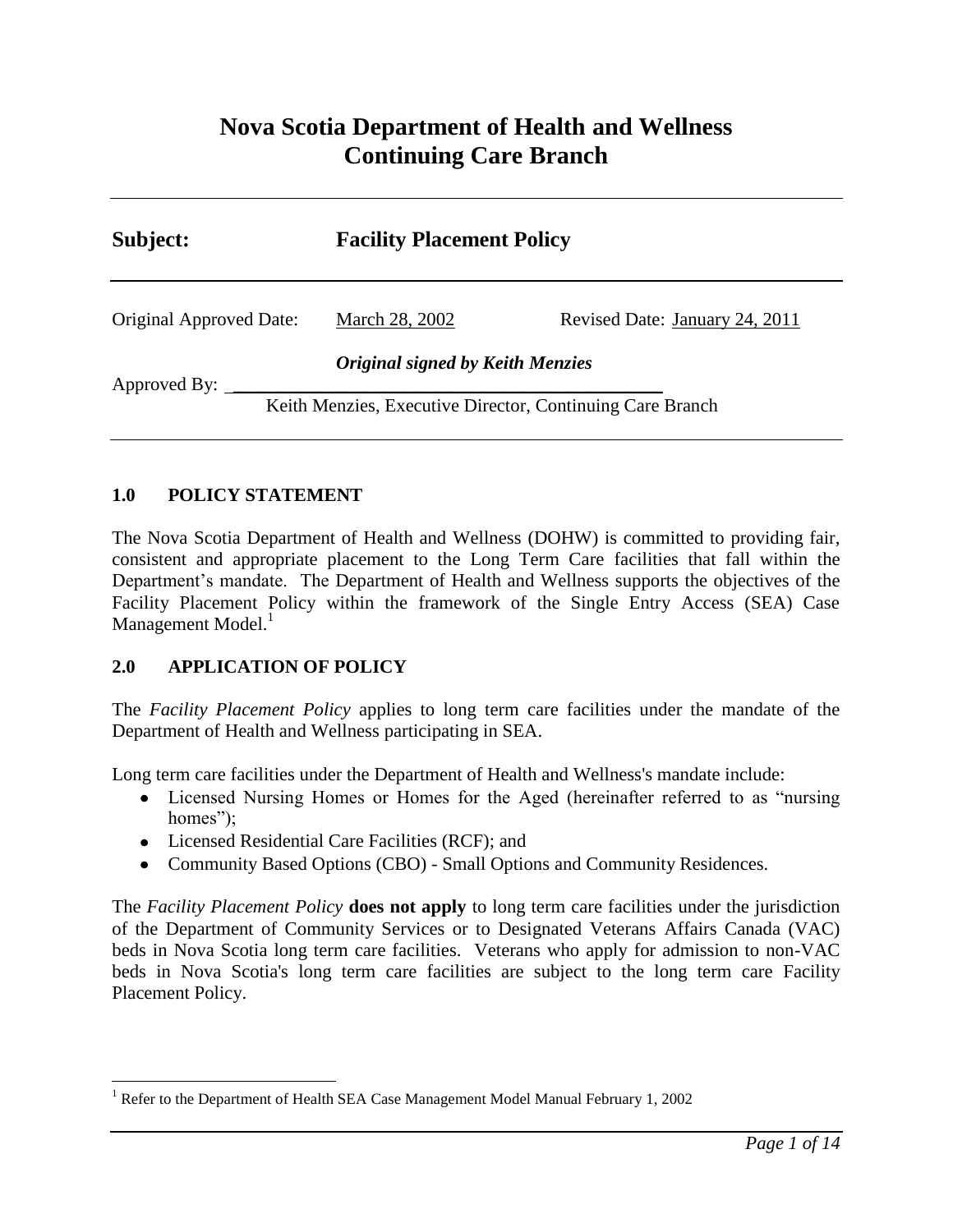### **3.0 PLACEMENT DECISIONS**

### 3.1 Authority

The authority for reviewing and approving or declining applications for admission to Department of Health and Wellness long term care facilities shall rest with the Classification Officers, Department of Health and Wellness, Continuing Care Branch.

### 3.2 Key Responsibilities of the Classification Officer

- $\bullet$ To ensure that all appropriate non-facility options have been exhausted before facility admission is considered and/or approved;
- To facilitate fairness and consistency in facility placement decisions;
- To request additional/specialized assessments be conducted on applicants where indicated and necessary to make the most appropriate service plan decision;
- To make a "Care Level Decision", ensuring that only those applicants who are determined to be eligible, as per provincial law or policy, are approved for admission to long term care facilities.

### 3.3 Placement Coordinator

The Placement Coordinator shall:

- Confirm that the client application is complete (i.e., there is a Care Level Decision  $\bullet$ and an accommodation rate) before placing the applicant on the wait list.
- Co-ordinate approved facility admissions with the applicant and facility;  $\bullet$
- Manage the wait list on behalf of the Continuing Care Branch, Department of Health and Wellness; and
- Advise Care Coordinator when applicants are estimated to be within 90 days of placement.

#### 3.4 The Care Coordinator

The Care Coordinator shall:

- Identify suitable applicants for long term care facility placement through the  $\bullet$ administration of a comprehensive assessment tool;
- Inform applicants of their responsibilities in the application process, including the  $\bullet$ financial application process;
- Record the applicant's preferred facility and inform the applicant of the *Facility Placement Policy* and process, including the administrative review mechanism;
- Confirm that care components of the application are complete, before bringing the application forward for eligibility determination.
- Bring placement recommendations to the Classification Officer for decision;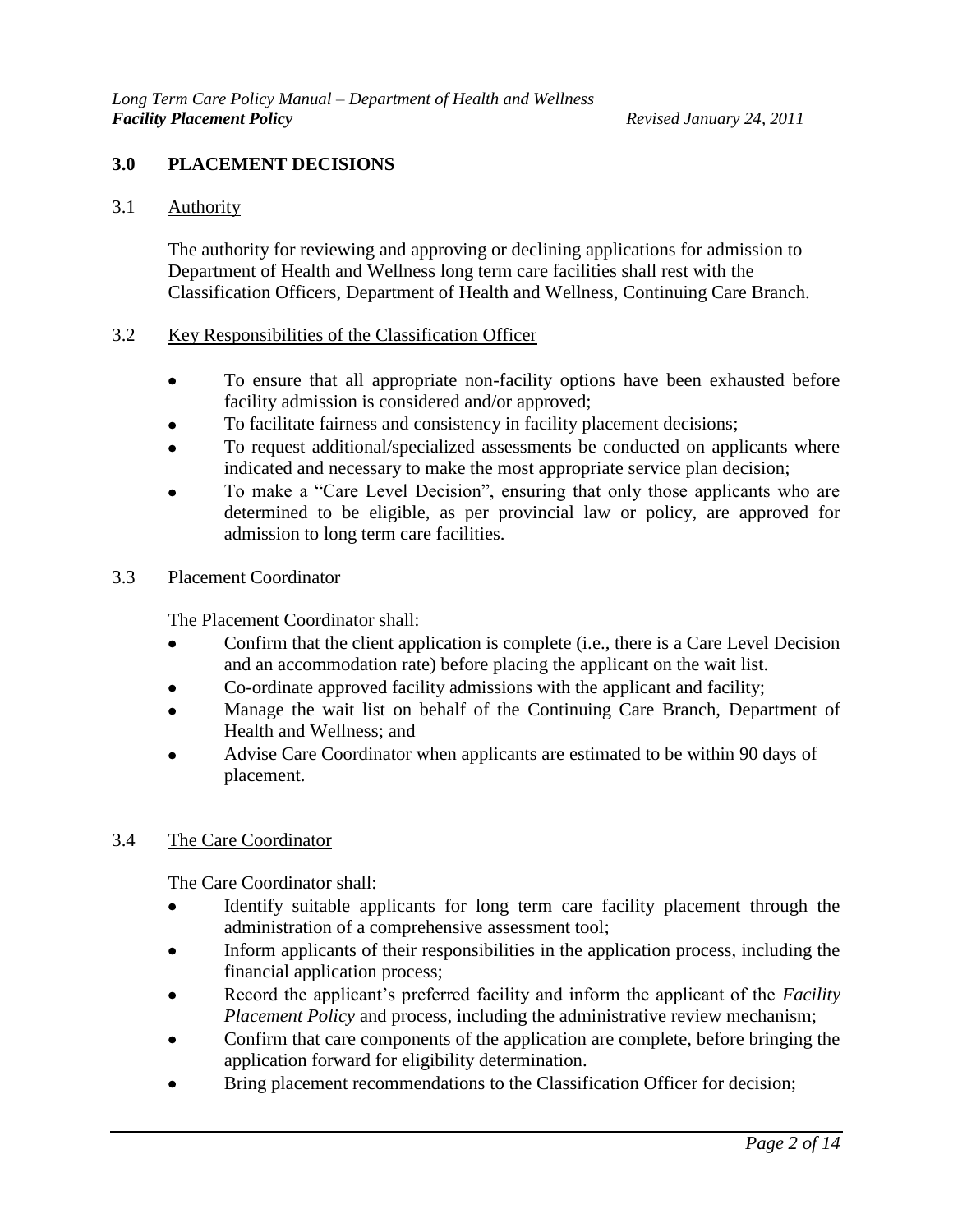- Notify the Classification Officer of changes in status of applicants when such  $\bullet$ changes could lead to a change in the Classification Officer's decision.
- Coordinate home care and other non-facility services, including referrals to other services not offered through the Continuing Care Branch;
- Encourage applicant to contact/tour preferred facility and obtain additional facility specific information;
- Conduct reassessments for applicants on the waiting list, within 90 days prior to  $\bullet$ estimated admission to a long term care facility, and/or when there is a significant change in the applicant's condition or status; and
- Inform applicants of their responsibility to complete the Medical Status Report  $\bullet$ within 90 days prior to admission to a long term care facility.

### **4.0 WAIT LIST MANAGEMENT**

### 4.1 Role of Placement Coordinator

On behalf of Continuing Care, the Placement Coordinator shall organize and manage the wait list for long term care placement according to predetermined criteria.

### 4.2 Entry to the Wait List

Except for Adults in Need of Protection, only fully eligible applicants shall have their names entered on the wait list. Fully eligible applicants include:

- a) persons deemed eligible by a Classification Officer and who have agreed to financially contribute to their care as per the terms outlined by the Department of Health and Wellness.
- b) existing residents, whose eligibility has been previously determined and, who have requested an inter-facility transfer (e.g., nursing home to nursing home).

Adults in Need of Protection may be approved and placed on the wait list by the Placement Coordinator prior to completion of the full assessment process or "Care Level Decision". The placement eligibility for these Adults in Need of Protection may be determined on a post-admission basis.

#### 4.3 First Available Bed Provision

The guiding principle of the First Available Bed Provision is that the care needs of the applicant shall be addressed first and his or her placement preferences shall be pursued second.

For an applicant/resident who is subject to the First Available Bed provision, his or her name will be placed on the wait lists of all long term care facilities that are "suitable" to meet the applicant's care needs and that are within approximately 100 kilometers driving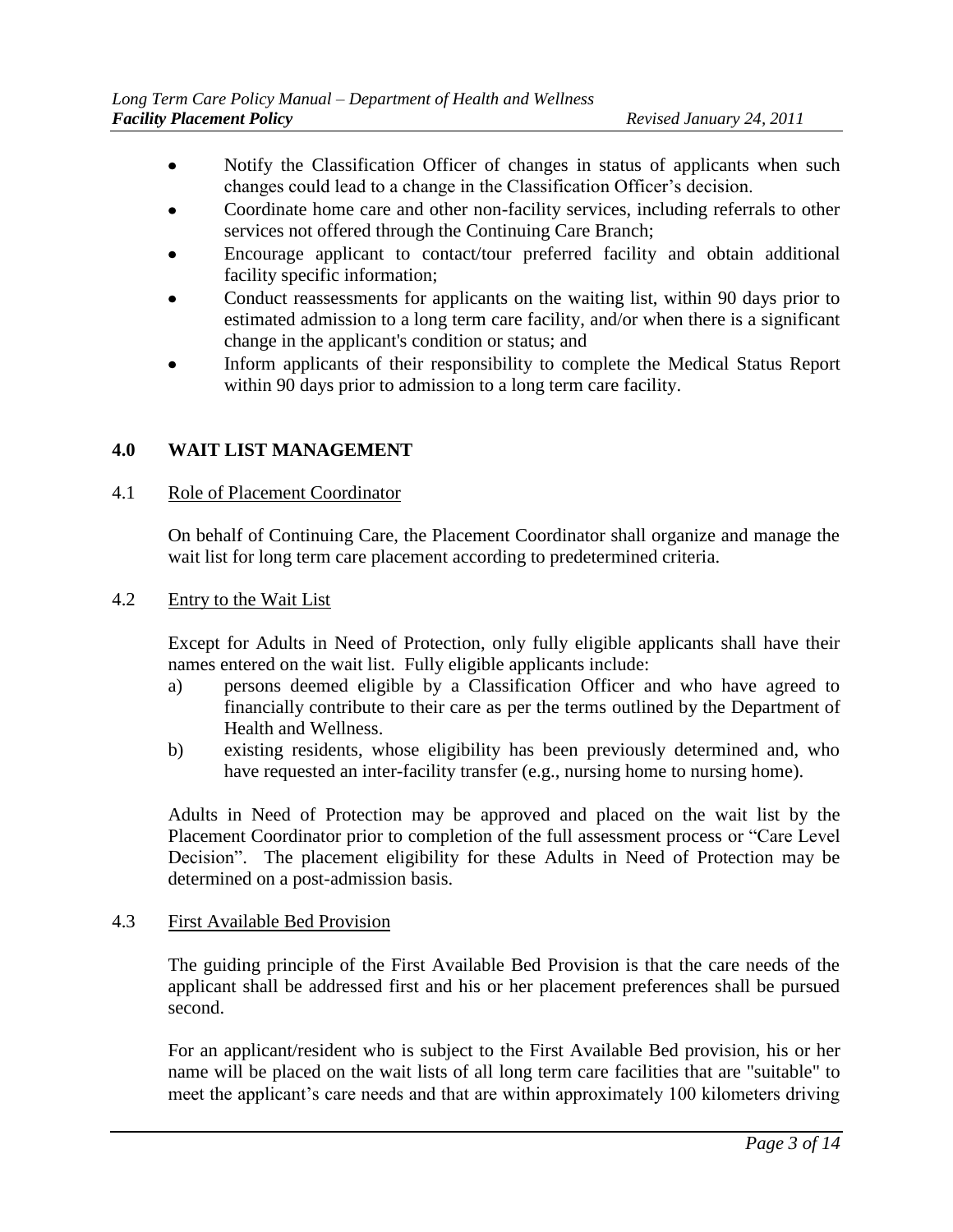distance from their "preferred community of residence". An applicant may request to be put on the waiting lists of suitable facilities beyond 100 kilometers of his or her "preferred community of residence".

A "suitable" placement is the offer of a long term care facility bed to an applicant where the characteristics of the available bed are matched to the care needs of the applicant, by the Placement Coordinator.

A "preferred community of residence" may be the applicant's current home community or another Nova Scotia community where the applicant prefers to live. For large amalgamated municipalities, such as the Cape Breton Regional Municipality, the preferred community of residence will be documented as the person's community within the larger Municipality (e.g. Glace Bay).

The First Available Bed Provision **applies** to any person who is:

- An Adult in Need of Protection awaiting placement. *Provincial legislation authorizes the placement of these clients in any available and appropriate facility in the province;*
- Placed in a facility as an Adult in Need of Protection or Community Variance  $\bullet$ which was outside 100 kilometers from their preferred community of residence;
- A medically discharged hospital patient awaiting placement;
- An existing resident of a Department of Health and Wellness long term care facility (currently residing in the facility or a hospital) who is reassessed as needing a different level of care that must be met at another Department of Health and Wellness licensed/approved long term care facility; and
- An existing resident of a Department of Community Services facility/community based option program, which includes Regional Rehabilitation Centers, Adult Residential Centers, Residential Care Facilities, Group Homes, Developmental Residences, Small Option Homes, and Alternative Family Support Homes. The resident must also be reassessed as needing a different level of care that can only be safely met at a Department of Health and Wellness licensed/approved long term care facility.

The First Available Bed Provision **does not apply** to an individual who is:

- A client living at home in the community and awaiting placement;
- An existing resident of a long term care facility who is seeking an inter-facility transfer to a similar long term care facility (i.e. nursing home to nursing home);
- An applicant returning "home" to their Long Term Care Facility after an extended hospital stay.
- An applicant requiring a different level of care that can be met at the same Long Term Care Site, except in cases where safety is a serious concern.
- An applicant whose family member is a resident of a Long Term Care Facility.
- An applicant requiring Peritoneal Dialysis.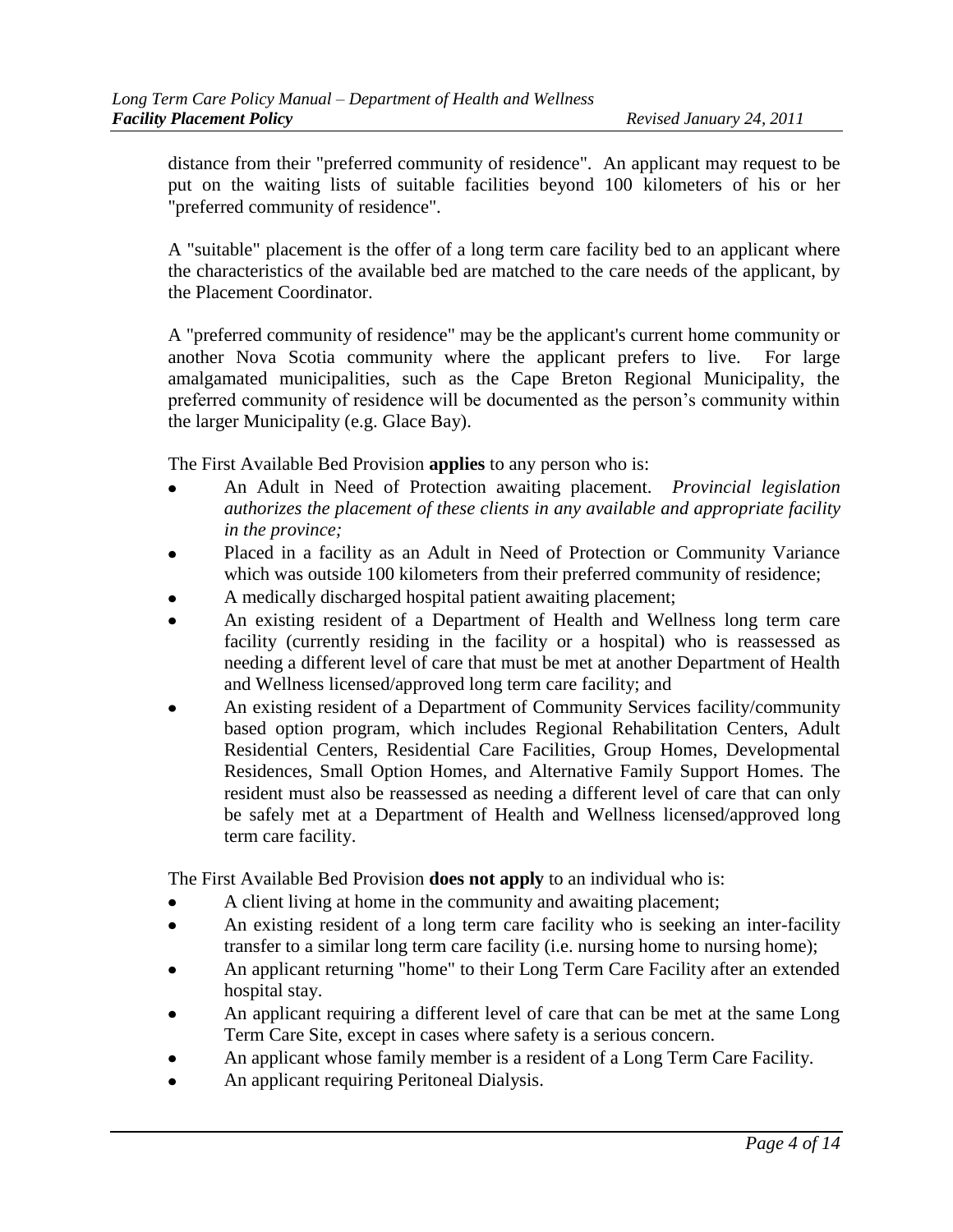Applicant who is transferring out of Peter's Place or Aiseirigh House.

#### Exception to the First Available Bed Provision

Exceptions to the first available bed provision may be considered on a case by case basis where there are compelling circumstances and evidence of a significant impact on client care. The Director, Service and Business Support or designate will review and make decisions on requests for exceptions.

Individuals who are living at home in the community may wish to place their name on several facility wait lists or voluntarily subject themselves to the First Available Bed provision to expedite their placement.

#### 4.4 Applicant's Preferences

At the time of assessment applicants shall be asked to indicate a preferred community of residence and to name one or more facilities to which they prefer to be admitted. Applicants shall be advised that they may change their stated preferences by contacting their Care Coordinator, who will then notify the Placement Coordinator on the clients' behalf.

The Placement Coordinator shall advise the Care Coordinator if the applicant has chosen a facility which cannot meet the identified care needs.

The applicant's preferences shall be recorded in the wait list management system. Where an applicant's preferred community of residence and preferred facility are outside the boundaries of the District in which he or she resides, the Placement Coordinator shall coordinate the placement with the preferred District.

If the applicant accepts a placement in a facility that is not their first choice, the applicant's name will remain on the wait list until they reach their preferred facility or until the applicant indicates to Continuing Care that they wish to remain at the facility.

A resident of a long term care facility may apply for an inter-facility request at any time. The resident will be entered on the wait list for the requested facility according to the date of the request.

#### 4.5 Refusal and Deferral of a Placement Offer

Applicants shall have the right to refuse any offer of placement. Applicants who are subject to the First Available Bed provision and subsequently refuse to accept a "suitable" placement offer, shall have their names removed from the wait list. Applicants who are removed from the wait list may reapply at a later date.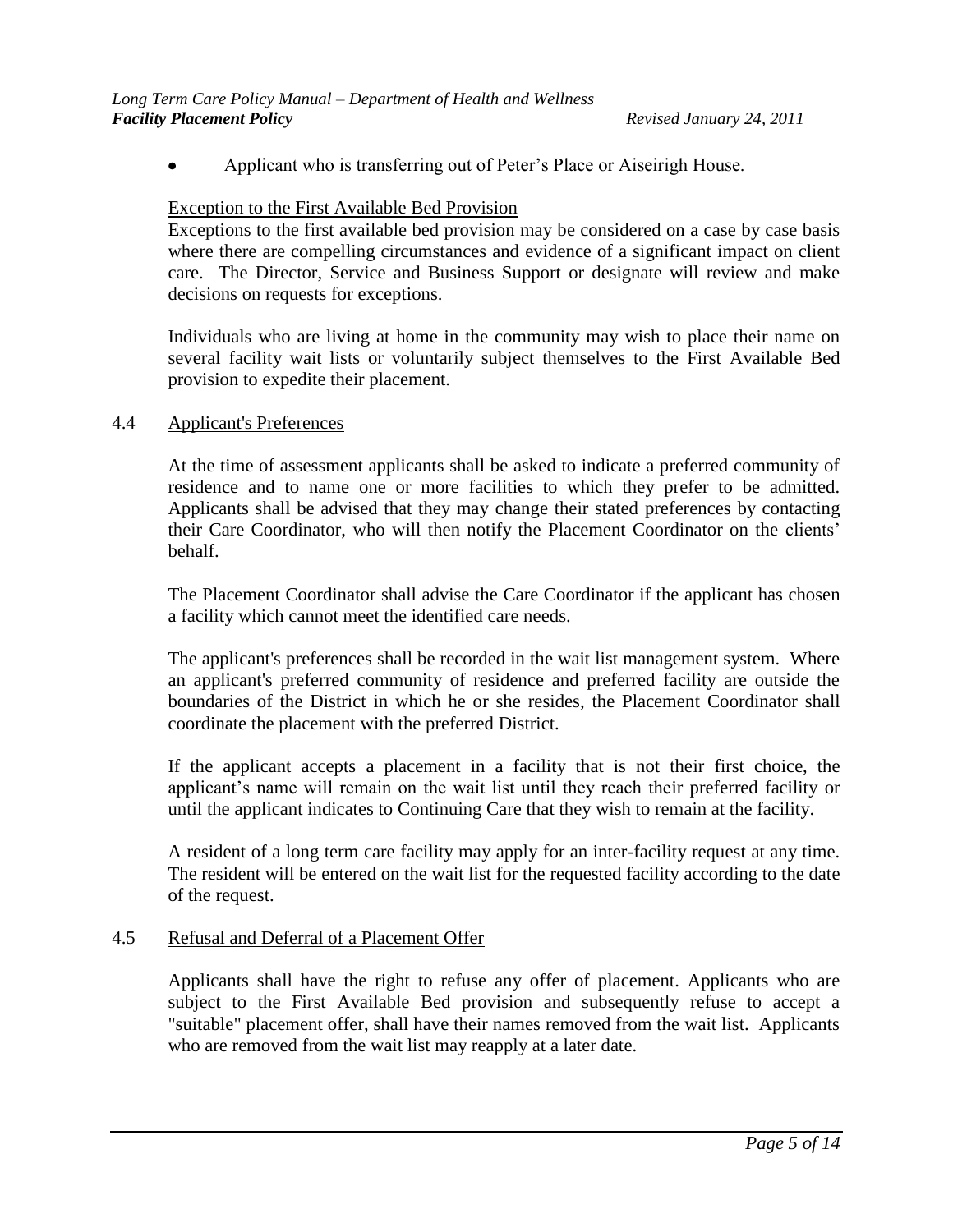Applicants waiting in the community, who voluntarily have their names placed on a facility's wait list may consider one of three options when they receive a placement offer:

- 1. Acceptance of placement offer;
- 2. Deferral for 90 days; or
- 3. Refusal of placement offer.

Under the deferral option, applicants can decide to temporarily remove their names from the Long Term Care wait list for a maximum of 90 days from the deferral decision date. Applicants can have their names reactivated on the wait list at their original care level decision date at any time within the 90 day period. Immediately following the end of the 90 day period, applicants' names will be reactivated on the wait list. Applicants will only be allowed to defer placement once, if an applicant refuses a second placement offer, the applicant will be removed from the wait list and may reapply at a later date. Applicants who choose to refuse the first placement offer will also be removed from the wait list and may reapply at a later date.

When an individual reapplies, the Care Coordinator will discuss the application process with the person to ensure that the individual understands that the application should only be made when the individual is prepared to accept a suitable placement offer.

#### 4.6 Wait List Organization Criteria

The wait list shall be organized and managed in accordance with the following priority rankings. All first priority applicants will be placed before second priority applicants and second priority applicants before third priority applicants.

### **Priority 1**

Adults in Need of Protection. These applicants:

have been assessed by Adult Protection and have been determined to meet the  $\bullet$ criteria of an Adult in Need of Protection according to the *Adult Protection Act*.

If there is more than one Priority 1 applicant at any given time, they shall be organized on the wait list according to the urgency of need.

In the event an Adult in Need of Protection is placed in a facility outside 100 kilometers driving distance from their preferred community of residence, they will become a Priority 2 client until they are placed within approximately 100 kilometers driving distance from their preferred community of residence. After the client is placed within 100 kilometers from their preferred community of residence, their priority status will change to a Priority 3.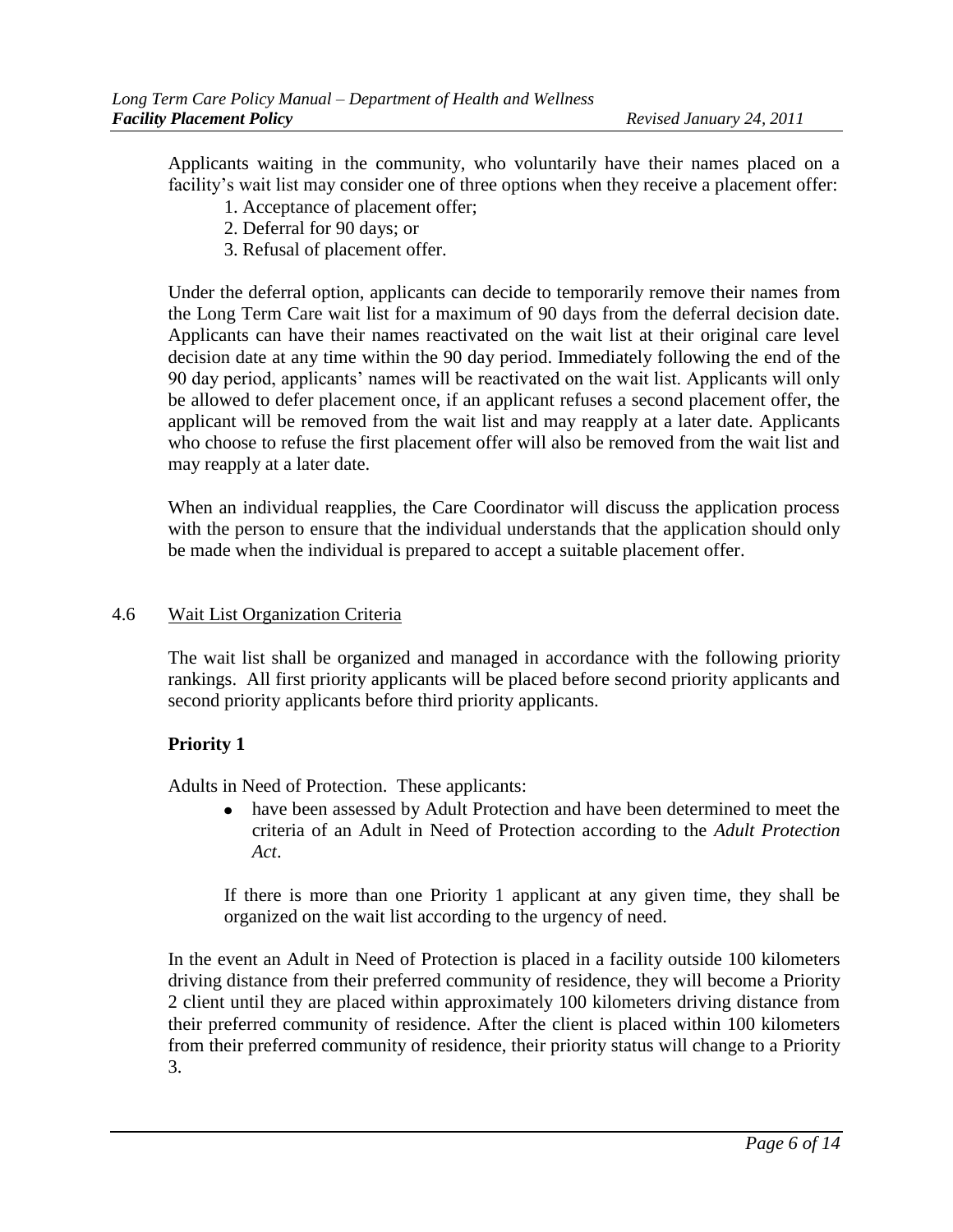# **Priority 2**

The following eight types of applicants are deemed to be Priority 2 status for placement:

Client Returning "home" to their Long Term Care Facility - The applicant:

- was a resident of a long term care facility who lost their bed, due to an extended hospital stay;
- is ready for hospital discharge and wishes to return to their original long  $\bullet$ term care facility; and
- has been assessed by Continuing Care to have a care level consistent with that provided by the applicant's preferred facility.

Applicant Requiring a Different Level of Care that can be met at the **same** Long Term Care Site (i.e., facility has both nursing home and residential care level beds)

- requires a different level of care that can be met by admission to another  $\bullet$ level of care located on the same site;
- wishes to continue living at the same site;
- has been assessed by Continuing Care to have a care level consistent with that provided by the applicant's preferred facility; and

In cases where safety is a serious concern, the First Available Bed Provision may be applied to residents in these facilities.

Applicant Requiring a Different Level of Care that can not be met at the same Long Term Care Site –The applicant:

- is an existing resident of a Department of Health and Wellness long term care facility (currently residing in the facility or a hospital); and
- $\bullet$ has been reassessed as requiring a different level of care that can only be met at another Department of Health and Wellness licensed/approved long term care facility.

OR

- $\bullet$ is an existing resident of a Department of Community Services facility/community based option program, which includes Regional Rehabilitation Centers, Adult Residential Centers, Residential Care Facilities, Group Homes, Developmental Residences, Small Option Homes, and Alternative Family Support Homes.
- resident may be currently residing in the facility/community based option  $\bullet$ program or a hospital; and
- has been reassessed as requiring a different level of care that can only be  $\bullet$ safely met at a Department of Health and Wellness licensed/approved long term care facility.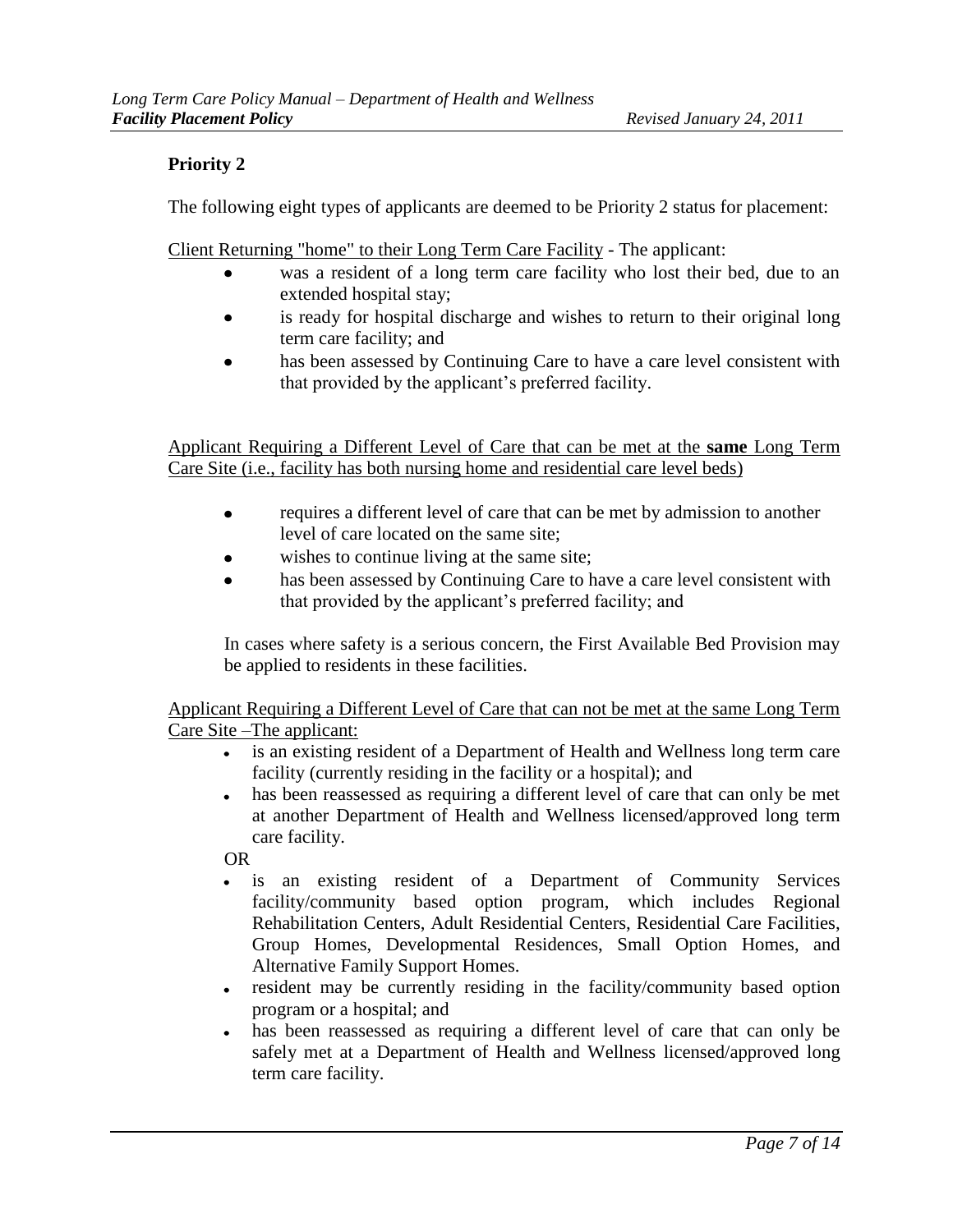Applicant whose Family Member is a Resident of a Long Term Care Facility - The applicant:

- has a spouse, parent, sibling or dependent child who is living in a DOHW long term care facility;
- wants to live in the same location as the family member; and
- has been assessed by Continuing Care to have a care level consistent with that provided by the facility in which the family member resides.

Applicant Requiring Peritoneal Dialysis - The applicant:

requires placement in a facility that has specially trained staff, an appropriate staffing complement and the physical environment to support the provision of peritoneal dialysis care.

Applicant who is transferring out of one of the following two facilities;

- Peter's Place
- Aiseirigh House

Applicants with an Approved Community Variance Request – The applicant:

see Section 4.8 for more information

Client moving from a DOHW facility outside 100km of the client's preferred community of residence to a DOHW facility within 100km of a client's preferred community of residence.

Applies to only clients placed through Community Variance or Adults in  $\bullet$ Need of Protection

With the exception of applicants with an approved Community Variance Request, Priority 2 applicants are organized on the wait list in chronological order in accordance with their "Care Level Decision" dates.

### **Priority 3**

The following three types of applicants are deemed to be Priority 3 status for placement:

Applicant Waiting in the Community - The applicant:

- has been assessed by Continuing Care to have a care level consistent with  $\bullet$ that provided by a DOHW long term care facility; and
- is temporarily manageable in their current setting due to the presence of family supports or other system resources.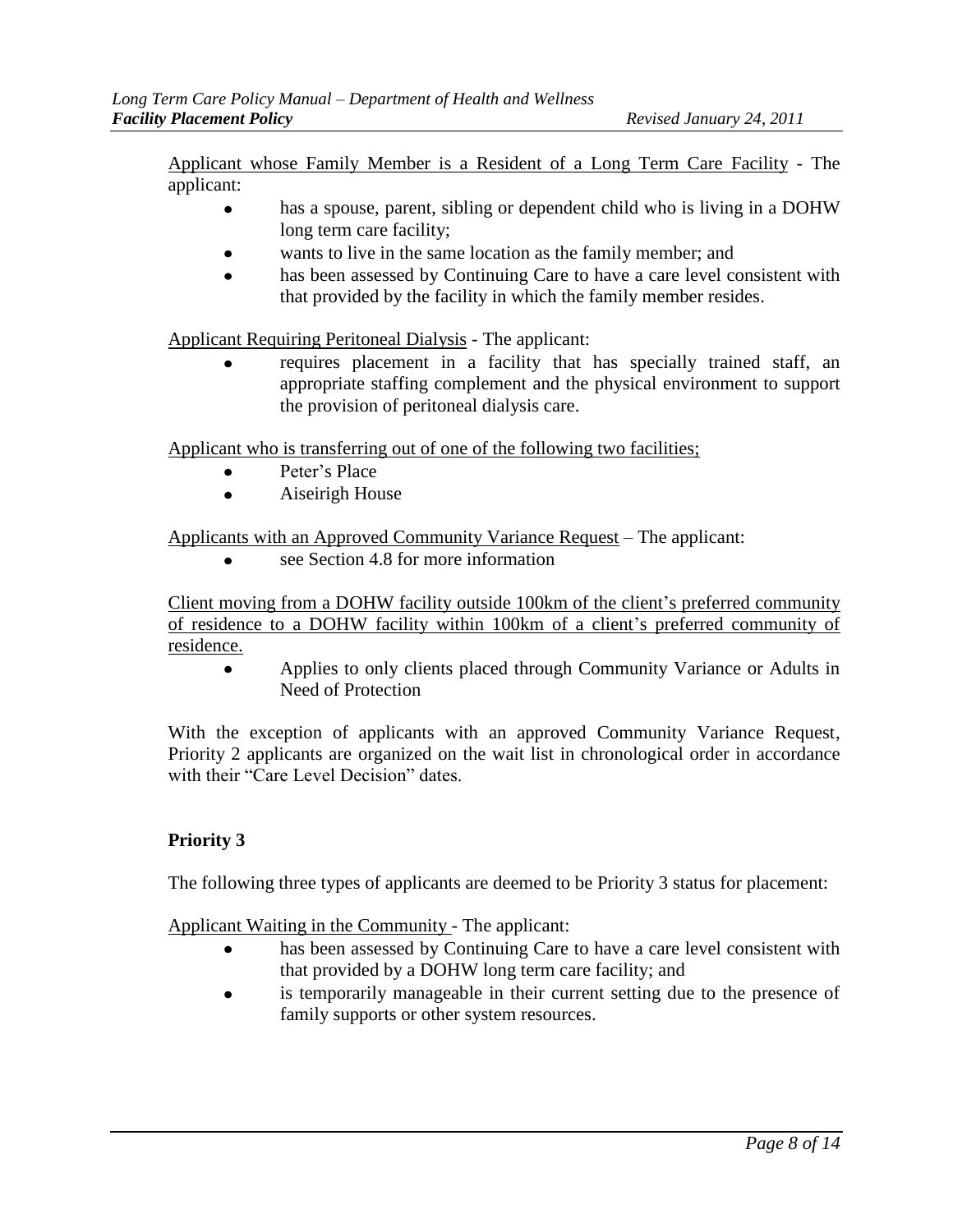Applicant Waiting in Hospital - The applicant:

- has been medically discharged and cannot return home to the community with non-facility based Continuing Care services; and
- has been assessed by Continuing Care to have a care level consistent with that provided by a DOHW long term care facility.

Applicant Waiting for Transfer in a Long Term Care Facility - The applicant:

- is currently residing in a DOHW long term care facility; and
- has requested a transfer to another DOHW approved or licensed long term  $\bullet$ care facility which will provide the same level of care; and
- the client does not have outstanding bad debt in the facility in which they currently reside.

Priority 3 applicants are organized on the wait list in chronological order in accordance with their "Care Level Decision" dates, except as follows:

- applicants who are removed from the wait list, and subsequently reapply, are listed on the wait list system according to their most recent "Care Level Decision" date;
- residents who request a transfer to another DOHW facility after they have been placed, are positioned on the wait list according to the date that the Placement Coordinator is informed of the resident's transfer request;
- applicants who have received a "Care Level Decision" and subsequently become acutely ill, will not be considered for long term care placement or transferred until they are medically stable, have been reassessed, and, if warranted, undergo an eligibility review by a Classification Officer. If after the reassessment/review the applicant is deemed eligible, the original "Care Level Decision" date will be used as the wait list reference date.

# 4.7 Variance to the Wait List Ordering System - Applicants in Hospital

In exceptional circumstances, where a hospital in a District is unable to meet accepted standards of service provision because of a shortage of beds, application may be made to the Director, Service & Business Support for a temporary variance from the Continuing Care wait list policy.

This variance may be used to increase the priority ranking of long term care facility applicants waiting in the hospital. The rank order of applicants may be increased within the Priority 3 category, but they shall not be given a higher priority than existing Priority 1 and Priority 2 applicants.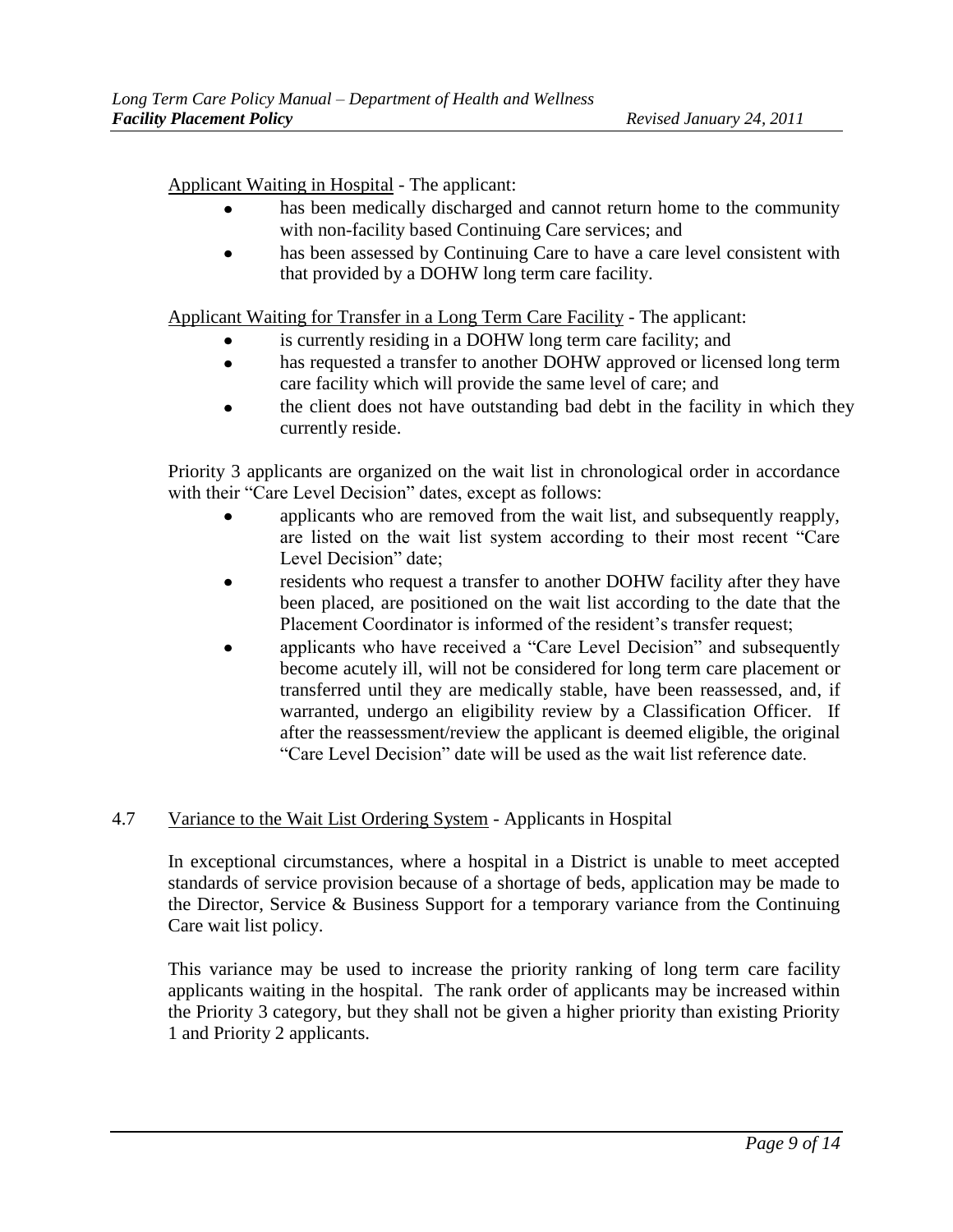### 4.8 Variance to the Wait List Ordering System - Applicants in Community

In exceptional circumstances, where an applicant is deemed to be in a high risk situation and his/her support system and District Health Authority have demonstrated reasonable effort to meet the needs of the applicant in the community, an application may be made to the Director, Service & Business Support or designate for a needs-based variance from the long term care wait list policy.

This variance may be used to increase the priority ranking of applicants waiting in the community. The rank order of applicants may be increased from Priority 3 to Priority 2, but they shall not be given a higher priority than existing Priority 1 applicants.

If a Community Variance is granted, the applicant and/or substitute decision maker should understand that the criteria for placement ahead of others *are based on risk*; preference is secondary. Therefore, clients will have Priority 2 status for placement and be put on the wait list for all "suitable" facilities in Nova Scotia. In the event the applicant is placed in a facility outside 100 kilometers driving distance from their preferred community of residence, they will remain a Priority 2 client until they are placed within approximately 100 kilometers driving distance from their preferred community of residence. After the client is placed within 100 kilometers from their preferred community of residence, their priority status will change to a Priority 3 as they await a transfer to their preferred facility.

Requests may be submitted using the Department of Health and Wellness Community Variance Request Form.

#### 4.9 Adults in Need of Protection Placed Prior to Care Level Decision

The Placement Coordinator may place an Adult in Need of Protection prior to completion of the "Care Level Decision" from a Classification Officer. In these instances, a "Care Level Decision" shall be obtained post admission. These residents must also undergo the financial assessment process after they have been safely admitted to a facility.

#### 4.10 Inter & Intra-Facility Nursing Home Transfers

Inter-facility transfer requests from residents who were admitted to a long term care facility before the advent of the long term care Facility Placement Policy or the policy of "Universal Classification" (February, 2001) and who have not undergone the full care level and financial assessment and eligibility processes must undergo the assessment and eligibility process before being placed on the wait list.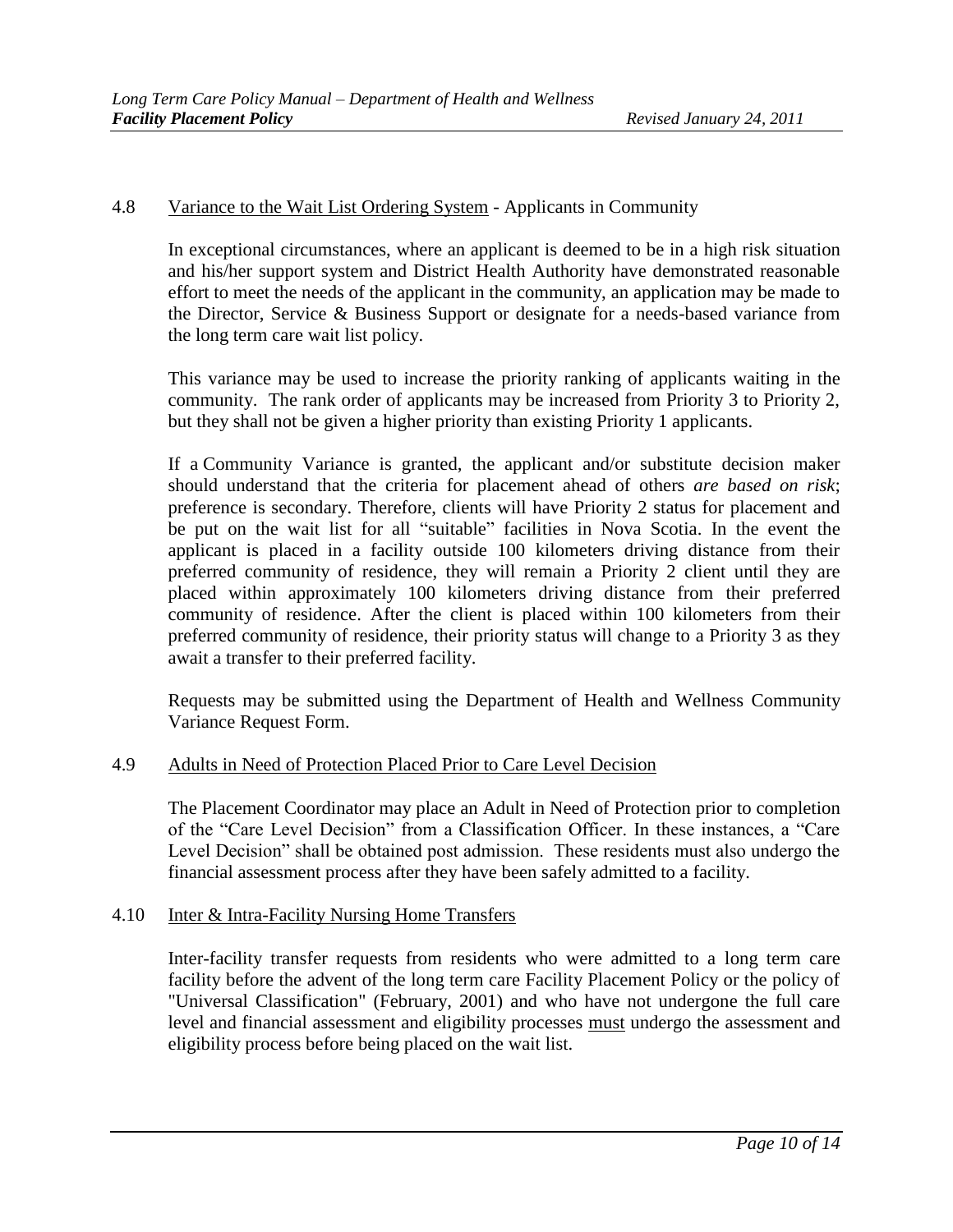For residents who are transferring between facilities and who have already had a financial and a care assessment, the assessment and eligibility determination do not need to be conducted again unless the level of care has changed and the admitting facility is operating under an approved per diem schedule that varies by care level.

The assessment and eligibility determination processes are not required for residents who move within a home or for residents who return to their "held" bed in a facility after a stay at hospital, unless the level of care has changed and the home has Department of Health and Wellness designated Level 1 or Level 2 beds.

Long term care residents who lose their bed due to an extended stay in a hospital must undergo a care assessment and eligibility process before being placed in a facility.

#### 4.11 Placement to Licensed Respite Beds

See *Facility Based Respite Policy* in the Continuing Care Long Term Care Policy Manual.

#### 4.12 Placement to Residential Care Facilities (RCF)

Due to the distribution of RCF facilities across the province, some applicants will not have access to a RCF within 100 kilometers one-way driving distance of their home or preferred community of residence. Under certain conditions these applicants may be admitted to a nursing home.

Under the following exceptional circumstances, an applicant who has been approved for RCF placement, may be wait listed for or admitted to a nursing home.

Applicant Waiting in the Community:

- there are no DOHW licensed RCFs within 100 kilometers driving distance of the applicant's preferred community of residence.
- nursing homes with designated level 1 beds must be accessed if available within 100 kilometers of the applicant's preferred community of residence. In the absence of level 1 beds, applicants can be wait listed for level 2 beds.

Applicant Waiting Placement in Hospital:

- every effort has been made to discharge the client home with appropriate home care and other community based supports.
- where hospital discharge is not possible, the applicant shall be required to put their name on the waiting lists of all suitable DOHW licensed RCFs that are within 100 kilometers driving distance of the applicant's preferred community of residence.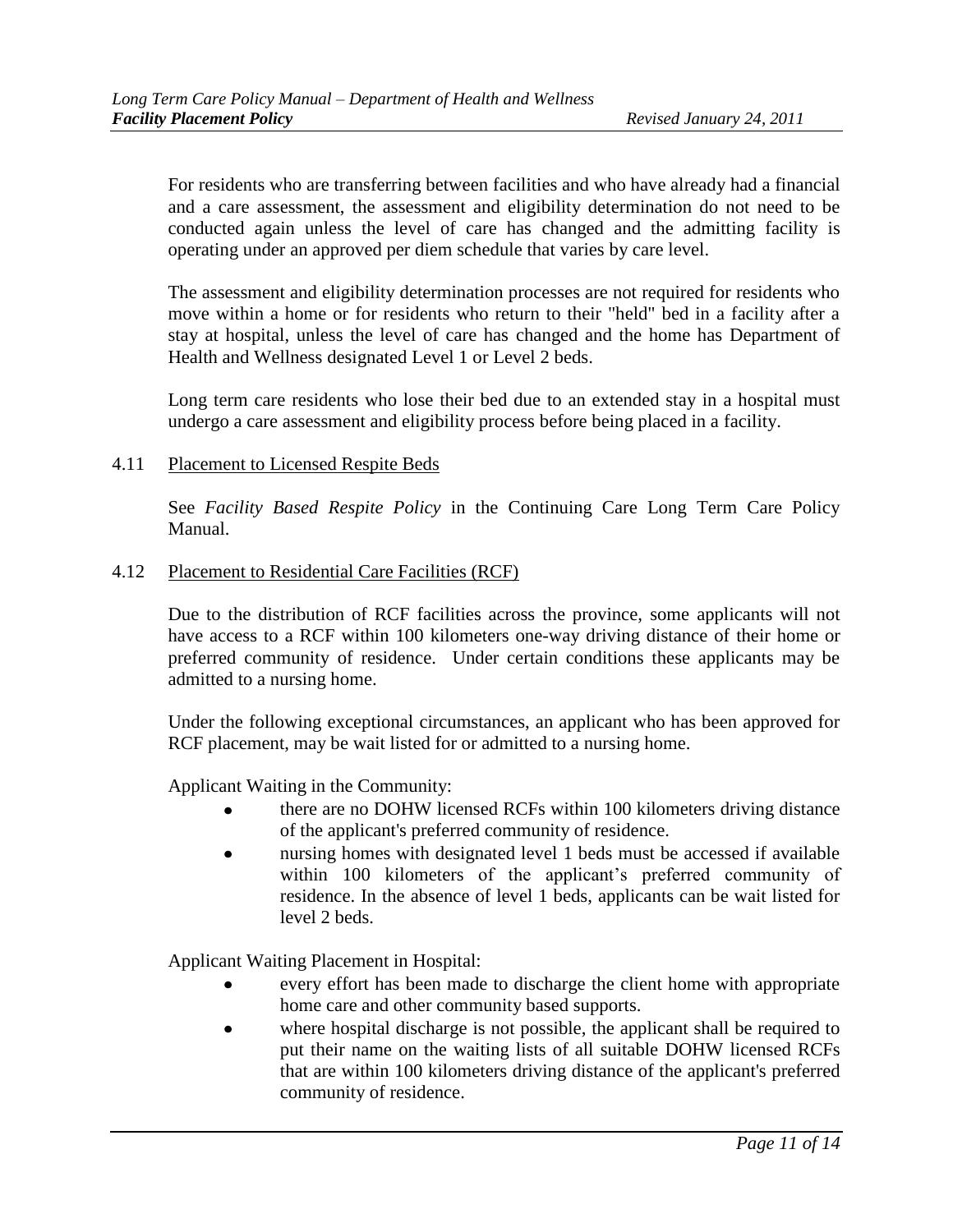- where there are no DOHW licensed RCFs within the 100 kilometers, the applicant may be wait listed for nursing homes.
- nursing homes with designated level 1 beds must be accessed if available within 100 kilometers of the applicant's preferred community of residence. In the absence of level 1 beds, applicants can be wait listed for level 2 beds.

### 4.13 Out of Province Applications

See *Service Eligibility Policy* in the Continuing Care Long Term Care Policy Manual.

### **5.0 FACILITY ADMISSION PROCESS**

#### 5.1 Notification of Vacancy by Facility

The facility shall inform the Placement Coordinator of each vacancy by indicating the specifications of the vacancy, including but not limited to: private/semi/ward room, gender of roommate if applicable, etc. Regular bed vacancies are reported on the "Notice of Vacancy" form. Respite bed vacancies are reported on the "Respite Stay Admission Notification" form.

#### 5.2 Response to Notification of Vacancy

Upon receipt of the notification of a vacancy, the Placement Coordinator shall send the long term care facility the completed assessment forms and summary of the "Care Level Decision" for the applicant who matches the facility's vacancy specifications and is closest to the top of the wait list for that facility.

#### 5.3 Facility's Choice of Admissions

The facility shall advise the Continuing Care Placement Office of their acceptance or refusal of an application and agree to an admission date, if applicable.

The Department of Health and Wellness shall not normally schedule an admission to a licensed bed in the same day that the bed is vacated. With the agreement of the admitting facility, a booking may occur on the same day the bed is vacated.

The facility shall have the right to refuse an applicant if it can demonstrate that it does not have the resources to meet the applicant's care needs.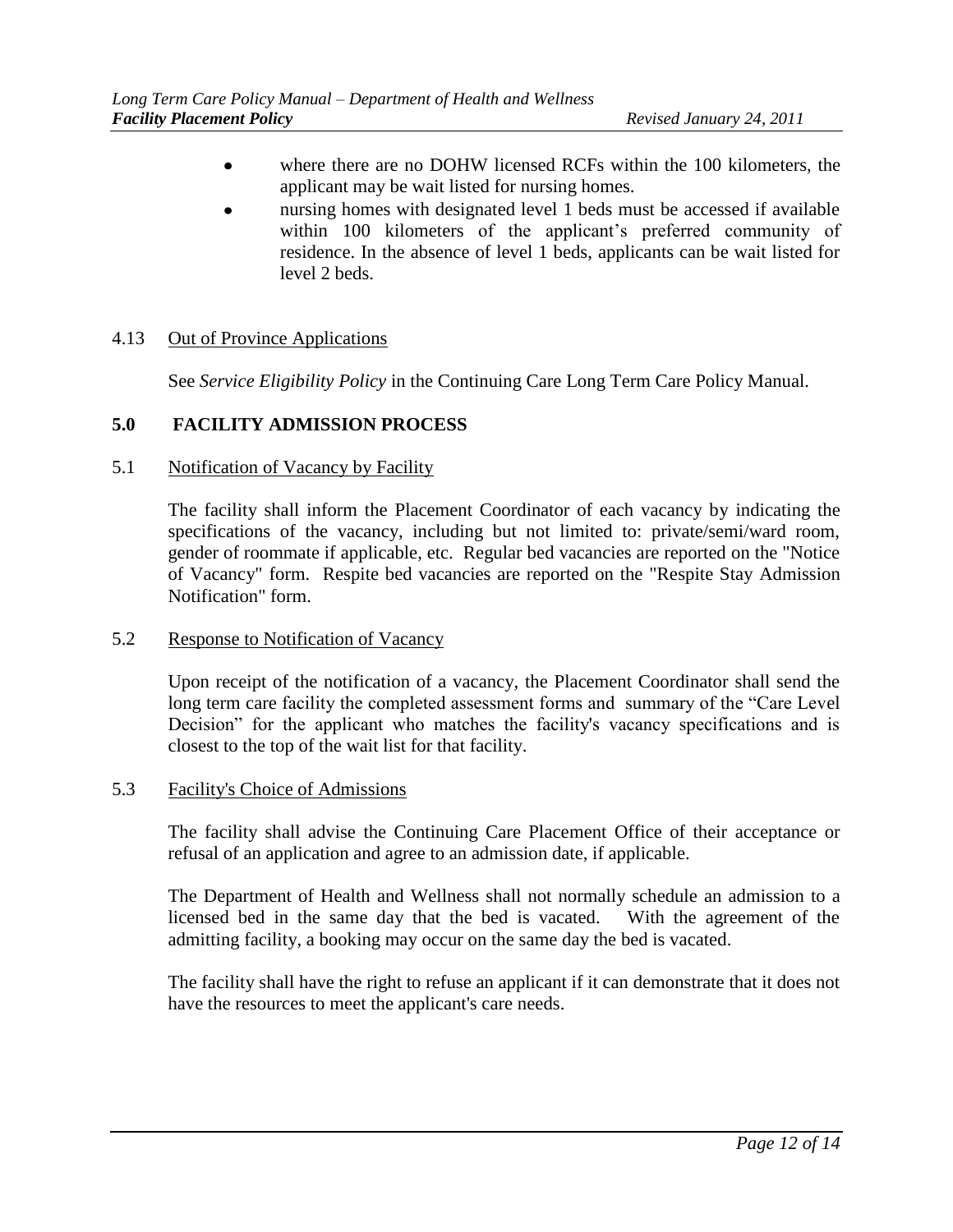The facility shall inform the Placement Coordinator in writing of any decision to refuse placement and list the reasons for the refusal. Upon receipt of the refusal notification, the Placement Coordinator shall send the documentation for the next appropriate applicant on the wait list. The District Manager shall act in accordance with the Refusal Process.

Facilities shall not refuse an applicant on the basis of ethnicity, religion, language, or community of residence.

Facility refusals will be reviewed on a regular basis by the Department of Health and Wellness. Where there are concerns related the use of a facility's "right to refuse", the Department of Health and Wellness shall, in consultation with the facility, review the facility's history of refusals.

Department of Health and Wellness staff person who is responsible for inspecting the facility shall be involved in the review process.

#### 5.4 Applicant Disagreement with Care Level Placement Decision

See *Service Decision Review Policy* in the Long Term Care Facility Policy Manual.

### **6.0 DISCHARGE OF RESIDENT**

In the event a resident wishes to leave a facility in order to reside back in his/her community permanently, the facility, in consultation with a Continuing Care Coordinator and the resident (and/or their substitute decision maker if applicable), must ensure there is an appropriate discharge plan in place to support the resident in the community.

In the event a facility wishes to discharge a resident, the facility, in consultation with a Service Delivery Consultant, Continuing Care Coordinator, and the resident (and/or their substitute decision maker if applicable), must ensure there is an appropriate discharge plan in place to support the resident.

Facilities are responsible to ensure that residents have capacity to make decisions related to their personal care. If there is a reasonable basis to believe that the resident may or does lack the capacity to make this decision, then the facility should respond in accordance with the provisions outlined in the *Personal Directives Act*.

Once a resident is discharged from a facility to community, at a later date he/she may apply again for long term care admission. At that time, he/she will have to be reassessed to determine care needs. The resident will be considered a new admission and have a new care level decision date.